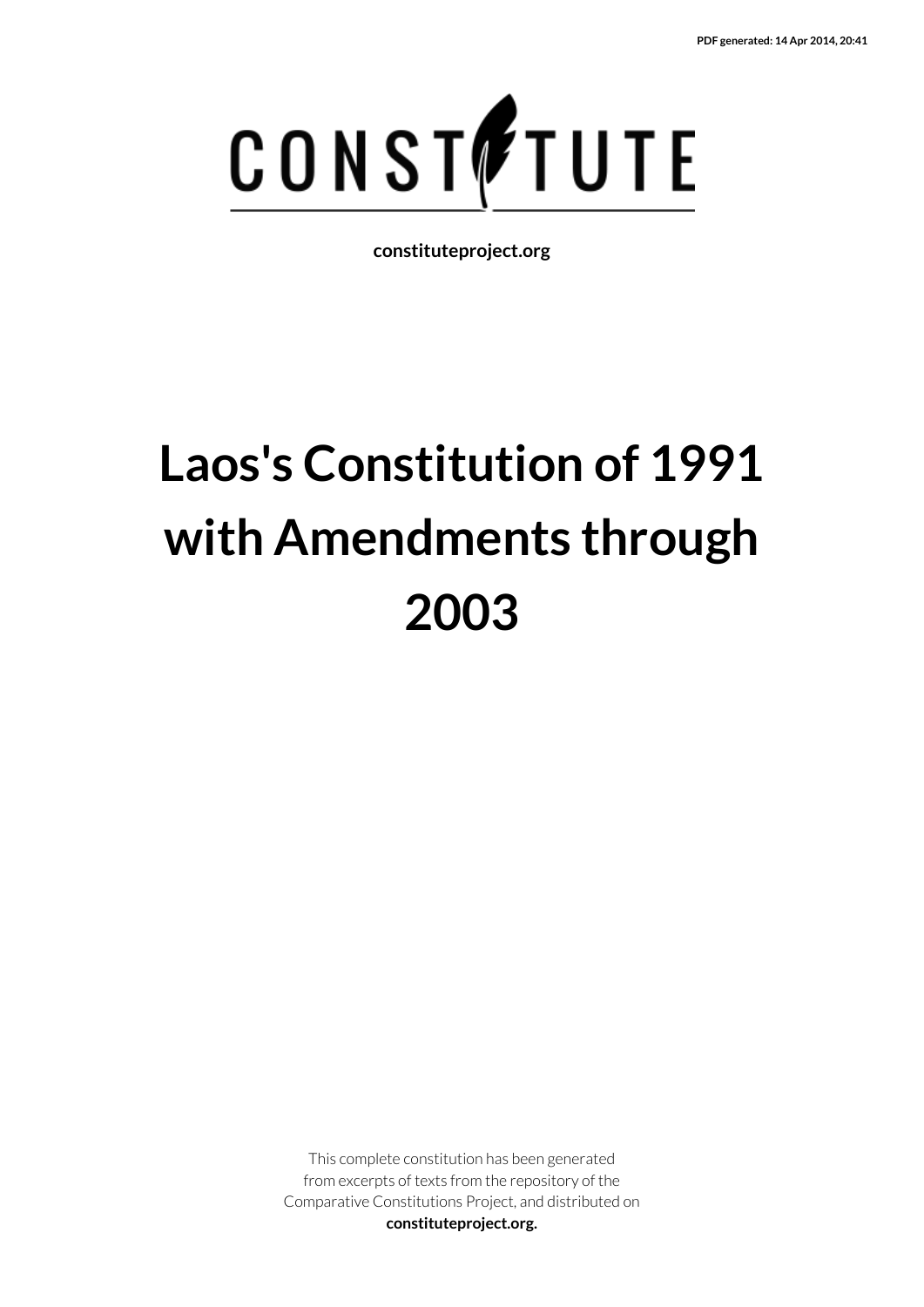# **Preamble**

The multi-ethnic Lao people have existed and developed on this beloved land for thousands of years. Starting from the middle of the 14th century, during the time of Chao Fa Ngum, our ancestors founded the unified Lane Xang country and built it into a prosperous land. Since the 18th century, the Lao land has been repeatedly threatened and invaded by outside powers. Our people enhanced the heroic and unyielding traditions of their ancestors and continually and persistently fought to gain independence and freedom.

Since the 1930's, under the correct leadership of the former Indochinese Communist Party and the present Lao People's Revolutionary Party, the multi-ethnic Lao people have carried out difficult and arduous struggles full of great sacrifices until they managed to crush the yokes of domination and oppression of the colonial and feudal regimes, completely liberate the country and establish the Lao People's Democratic Republic on 2 December 1975, thus opening a new era – an era of genuine independence for the country and freedom for the people.

During [the years] since the country has been liberated, our people have together been implementing the two strategic tasks of defending and building the country, especially the undertaking of reforms in order to mobilise the resources within the nation to preserve the people's democratic regime and create conditions to move towards socialism.

Now, in this new period, the social life requires that the State must have a constitution. This Constitution is the constitution of the people's democratic regime in our country. It recognises the great achievements of our people in the course of their struggles for national liberation [and their] protection and construction of the country[,] and [it] defines the political regime, the socioeconomic system, the regimes of national security, defence and foreign affairs, the rights and obligations of citizens and the system of organisation of state apparatus in the new period. This is the first time in the history of our nation that the right of self-determination of the people has been defined in the fundamental law of the country.

This Constitution is the fruit of the process of the people's discussions throughout the country. It reflects the long-standing aspirations and strong determination of the national community to strive together to fulfil the objective of building Laos into a country of peace, independence, democracy, unity and prosperity.

#### **Chapter I**

# **The Political Regime**

#### **Article 1**

The Lao People's Democratic Republic is an independent country with sovereignty and territorial integrity over its territorial waters and airspace. It is a unified country belonging to all multiethnic people and is indivisible.

#### **Article 2**

The State of the Lao People's Democratic Republic is a people's democratic state. All powers belong to the people, [and are exercised] by the people and for the interests of the multi-ethnic people of all social strata with the workers, farmers and intelligentsia as key components.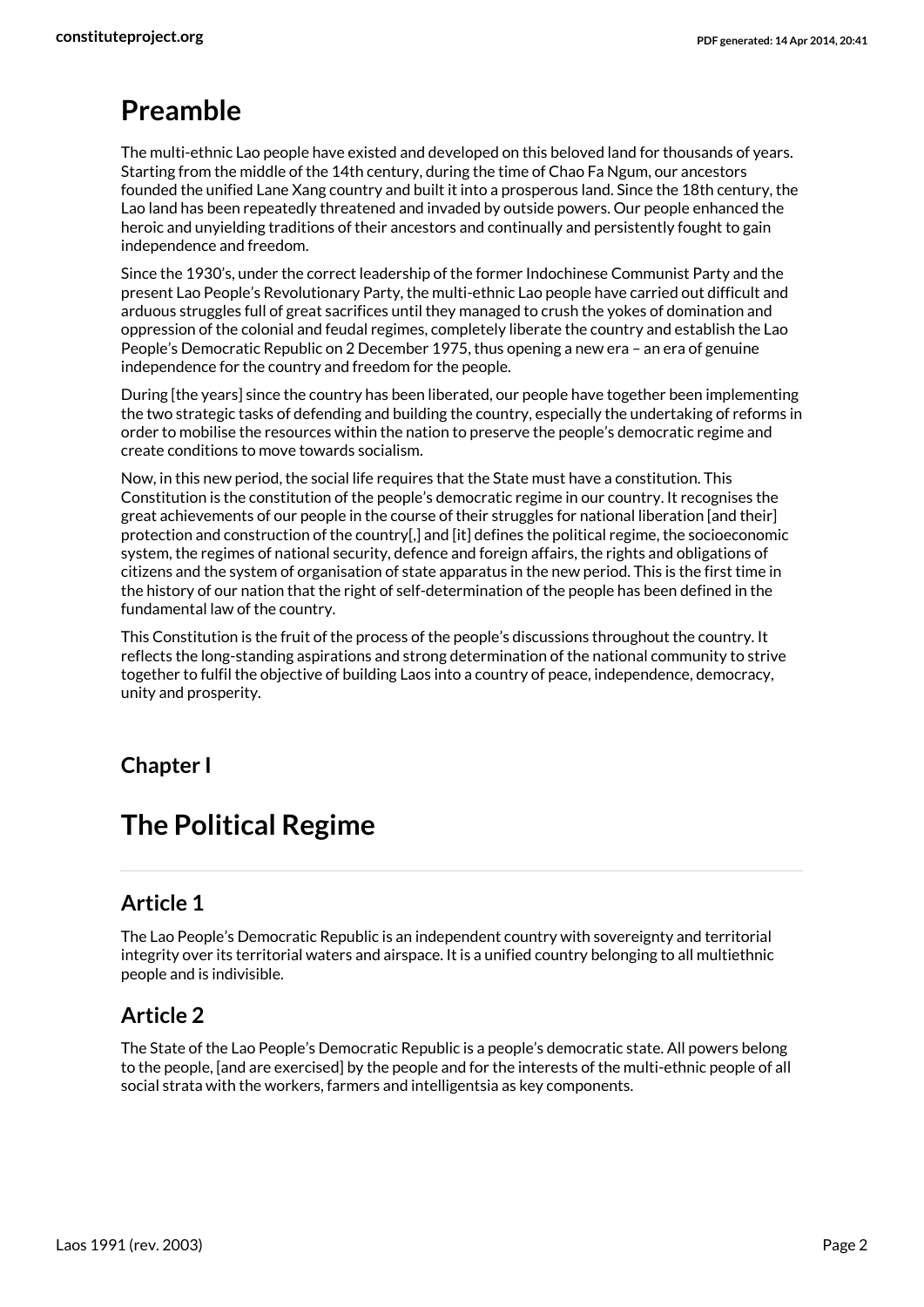The rights of the multi-ethnic people to be the masters of the country are exercised and ensured through the functioning of the political system with the Lao People's Revolutionary Party as its leading nucleus.

# **Article 4**

The people are to elect representatives, namely the National Assembly, to ensure that their rights, powers and benefits are addressed.

The election of members of the National Assembly shall be carried out through the principles of universal equal direct suffrage and secret balloting.

Voters have the right to propose the removal of their own representatives if they are found to behave in a way unbefitting their [honourable positions] and to lose the people's confidence.

# **Article 5**

The National Assembly and other state organisations are established and function in accordance with the principle of democratic centralism.

# **Article 6**

The State protects the freedom and democratic rights of the people which cannot be violated by anyone. All state organisations and government officials must disseminate and create awareness of all policies, regulations and laws among the people and, together with the people, organise their implementation in order to guarantee the legitimate rights and interests of the people. All acts of bureaucratism and harassment that can be detrimental to the people's honour, physical well-being, lives, consciences and property are prohibited.

# **Article 7**

The Lao Front for National Construction, the Lao Federation of Trade Unions, the Lao People's Revolutionary Youth Union, the Lao Women's Union and other social organisations are the organs to unite and mobilise all strata of the multi-ethnic people to take part in the tasks of protection and construction of the country; to develop the right of self-determination of the people and to protect the legitimate rights and interests of members of their respective organisations.

# **Article 8**

The State pursues the policy of promoting unity and equality among all ethnic groups. All ethnic groups have the right to protect, preserve and promote the fine customs and cultures of their own tribes and of the nation. All acts creating division and discrimination among ethnic groups are prohibited.

The State implements every measure to gradually develop and upgrade the socio-economic levels of all ethnic groups.

# **Article 9**

(New) The State respects and protects all lawful activities of Buddhists and of followers of other religions, [and] mobilises and encourages Buddhist monks and novices as well as the priests of other religions to participate in activities that are beneficial to the country and people. All acts creating division between religions and classes of people are prohibited.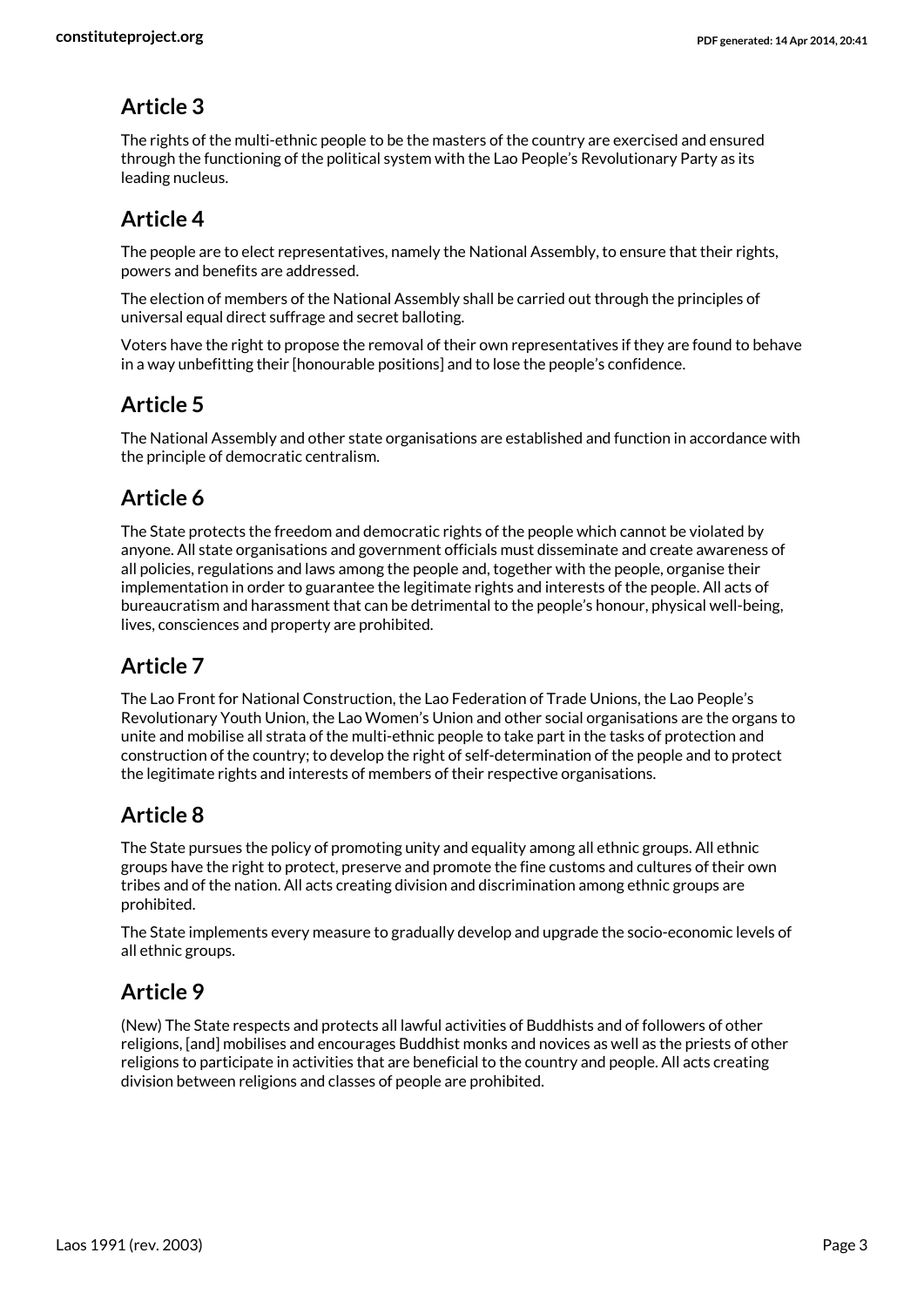(New) The State manages the society through the provisions of the Constitution and the laws. Party and state organisations, the Lao Front for National Construction, mass organisations, social organisations and all citizens must function within the bounds of the Constitution and the laws.

# **Article 11**

(New) The State implements in all aspects the policy of national defence and security with the participation of all people, improving and building the national defence and security forces to enhance their loyalty to the country and people; [to enhance] their ability to carry out the duty to protect the gains of the revolution, [and] the lives, properties and labour of the people; and to contribute to the tasks of national development in order to progress to enrichment and strength.

# **Article 12**

The Lao People's Democratic Republic pursues a foreign policy of peace, independence, friendship and cooperation, and promotes relations and cooperation with all countries on the basis of the [following] principles: peaceful coexistence; respect for each other's independence, sovereignty and territorial integrity; noninterference in each other's internal affairs; and equality and mutual benefit.

The Lao People's Democratic Republic supports the struggle of the world's people for peace, national independence, democracy and social progress.

# **Chapter II**

# **The Socio-Economic Regime**

#### **Article 13**

(New) The national economy of the Lao People's Democratic Republic relies on a stable multi-sectoral economy which is encouraged [by the government; such economy shall] expand manufacturing capacity, broaden production, businesses and services, transform the natural economy into a trading and manufacturing economy, and modernise; [while] combining with regional and global economies to stabilise and develop the national economy continuously and to improve the material and spiritual living conditions of the multi-ethnic people.

All types of enterprises are equal before the laws and operate according to the principle of the market economy, competing and cooperating with each other to expand production and business while regulated by the State in the direction of socialism.

#### **Article 14**

(New) The State promotes the investment by all domestic economic sectors in production, businesses and services, to contribute to the industrial transformation and modernization of, and to develop and strengthen, the national economy.

#### **Article 15**

(New) The State promotes foreign investment in the Lao People's Democratic Republic, [and] creates favorable conditions for the injection of capital, for the use of technology and for introducing modern types of management into production, businesses and services.

The lawful assets and capital of investors in the Lao People's Democratic Republic shall not be confiscated, seized or nationalised by the State.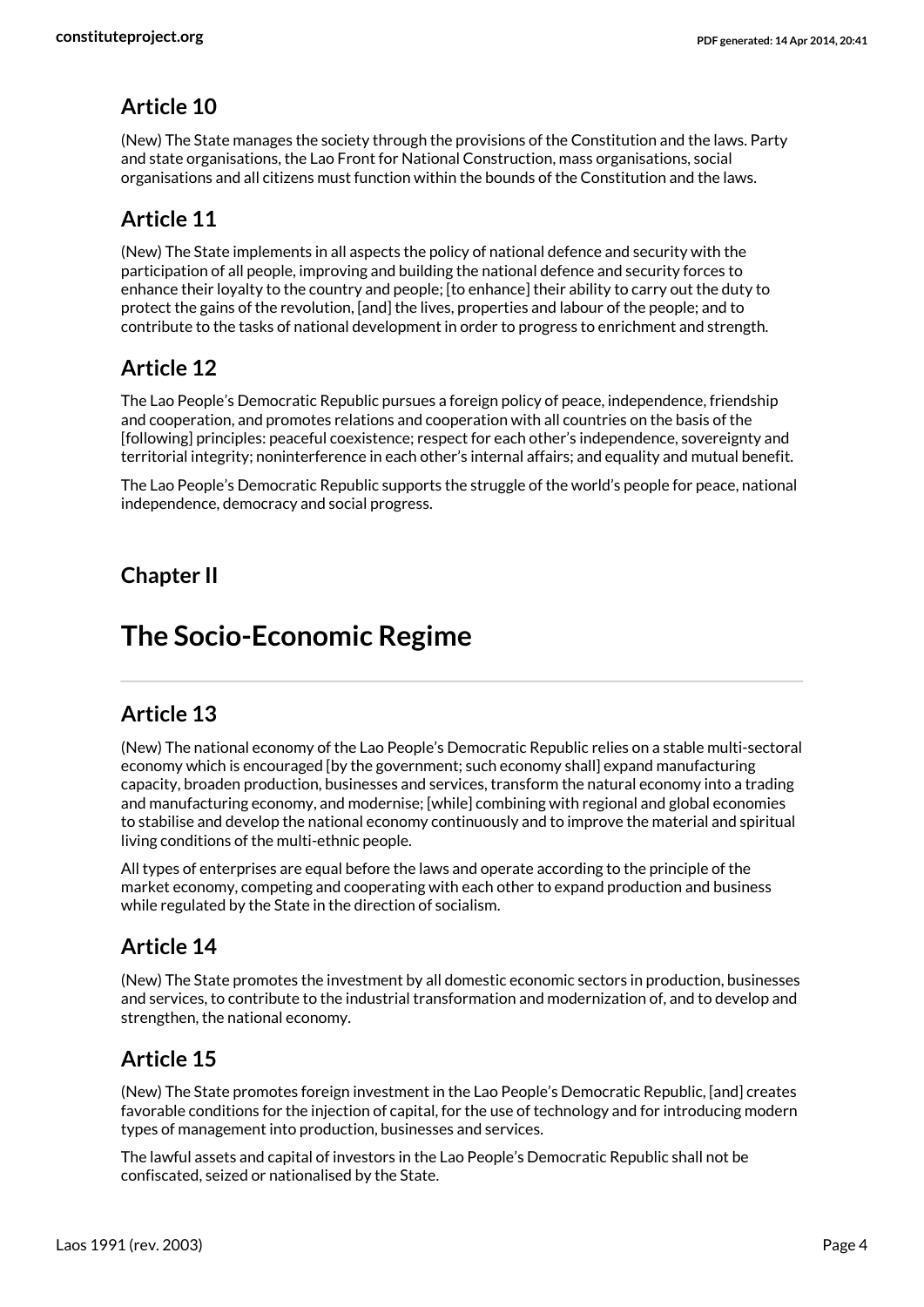The State protects and promotes all forms of property rights: State, collective, private domestic and foreign investment in the Lao People's Democratic Republic.

# **Article 17**

(New) The State protects the property rights (such as the rights of possession, use, usufruct and disposition) and the inheritance rights of organisations and individuals. Land is a national heritage, and the State ensures the rights to use, transfer and inherit it in accordance with the laws.

# **Article 18**

(New) The State manages the economy in accordance with the mechanism of the market economy regulated by the State, to implement the principle of combining centralised management through the consensus of central authorities with the delegation of responsibilities to local authorities in accordance with the laws and regulations.

# **Article 19**

All organisations and citizens must protect the environment and natural resources: land surfaces, underground [resources,] forests, animals, water sources and the atmosphere.

# **Article 20**

(New) The Lao People's Democratic Republic implements open policies on economic cooperation with foreign countries in different ways, on a multilateral basis and in different forms on the basis of the [following] principles[:] respect for each other's independence, sovereignty, equality and mutual benefit.

# **Article 21**

(New) The State attaches great importance to the development of the economy in conjunction with cultural and social development by giving priority to human resource development.

# **Article 22**

(New) The State attends to developing education and implements compulsory primary education in order to build good citizens with revolutionary competence, knowledge and abilities.

The State and society attend to developing high quality national education, to create opportunities and [favourable] conditions in education for all people throughout the country, especially people in remote areas, ethnic groups, women and disadvantaged children.

The State promotes private sector investment in the development of national education in accordance with the laws.

# **Article 23**

(New) The State promotes preservation of the national culture which is representative of the fine tradition of the country and its ethnic people while accepting selected progressive cultures from around the world.

The State promotes cultural activities, fine arts and invention, manages and protects the cultural, historical and natural heritage and maintains antiques and historical places.

The State attends to improving and expanding mass media activities for the purpose of national protection and development.

All cultural and mass media activities which are detrimental to national interests or the fine traditional culture and dignity of Lao people are prohibited.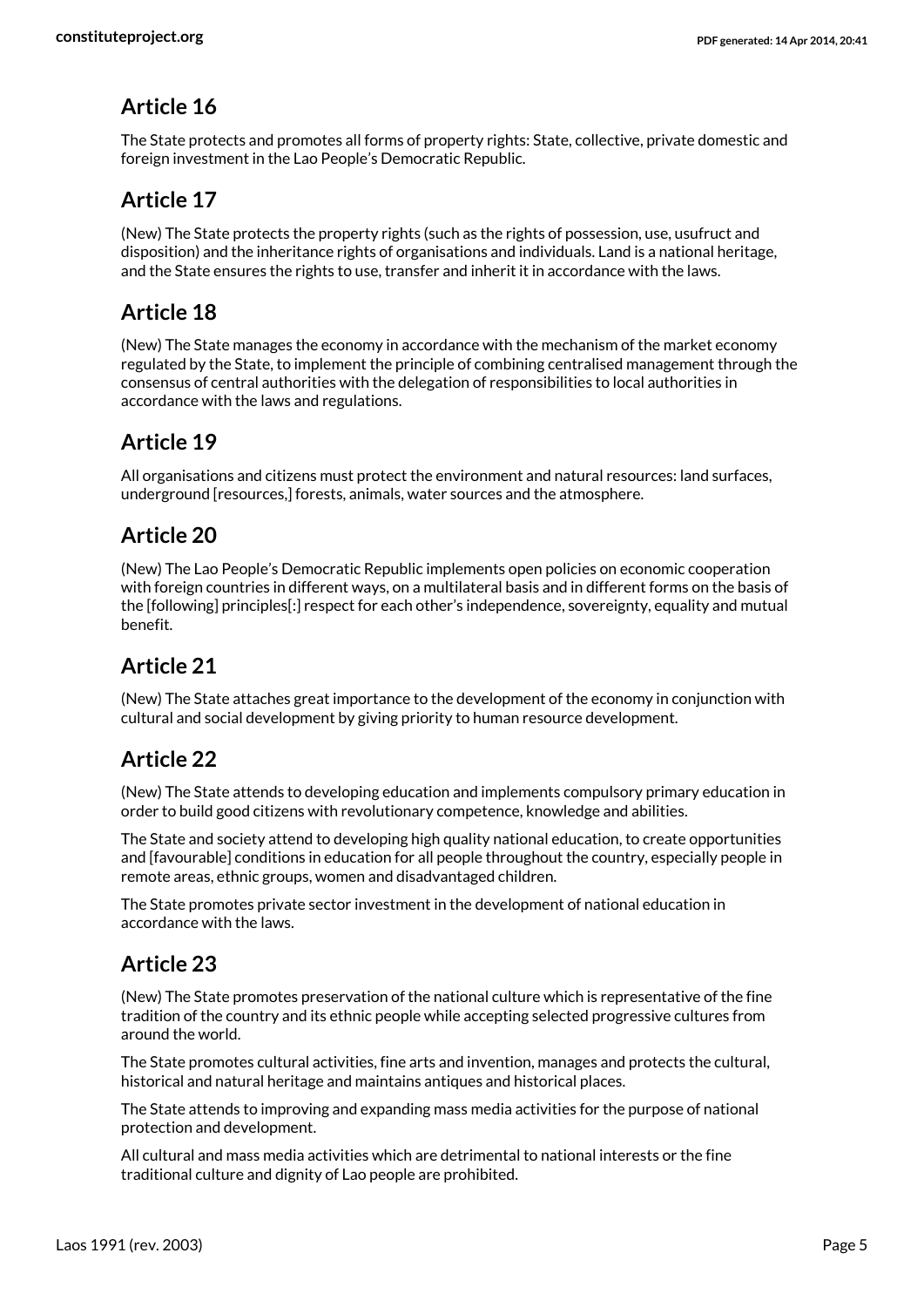(New) The State attends to promoting knowledge and invention in scientific and technological research and application, [and to] protecting intellectual property while building up a community of scientists to promote industrialisation and modernisation.

# **Article 25**

(New) The State attends to improving and expanding public health services to take care of the people's health.

The State and society attend to building and improving disease prevention systems and providing health care to all people, creating conditions to ensure that all people have access to health care, especially women and children, poor people and people in remote areas, to ensure the people's good health.

The State promotes private sector investment in public health services in accordance with the laws and regulations.

All unlawful public health services are prohibited.

# **Article 26**

(New) The State and society attend to encouraging, supporting and investing in public sports activities, including traditional and international sports, [in order to] upgrade abilities in sport and to strengthen people's health.

# **Article 27**

(New) The State and society attend to developing skilled labour, upgrading labour discipline, promoting vocational skills and occupations and protecting the legitimate rights and benefits of workers.

#### **Article 28**

(New) The State and society attend to implementing policies on social security, especially towards national heroes, soldiers, retired civil servants, disabled people, [and the] families of those who have sacrificed their lives for the revolution and who have contributed extensively to the nation.

#### **Article 29**

(New) The State, society and families attend to implementing development policies and supporting the progress of women and to protecting the legitimate rights and benefits of women and children.

#### **Article 30**

(New) The State and society promote, develop and [open up the country to] cultural and historical tourism and ecotourism.

Tourism which is detrimental to the fine culture of the nation or which contravenes the laws and regulations of the Lao People's Democratic Republic is prohibited.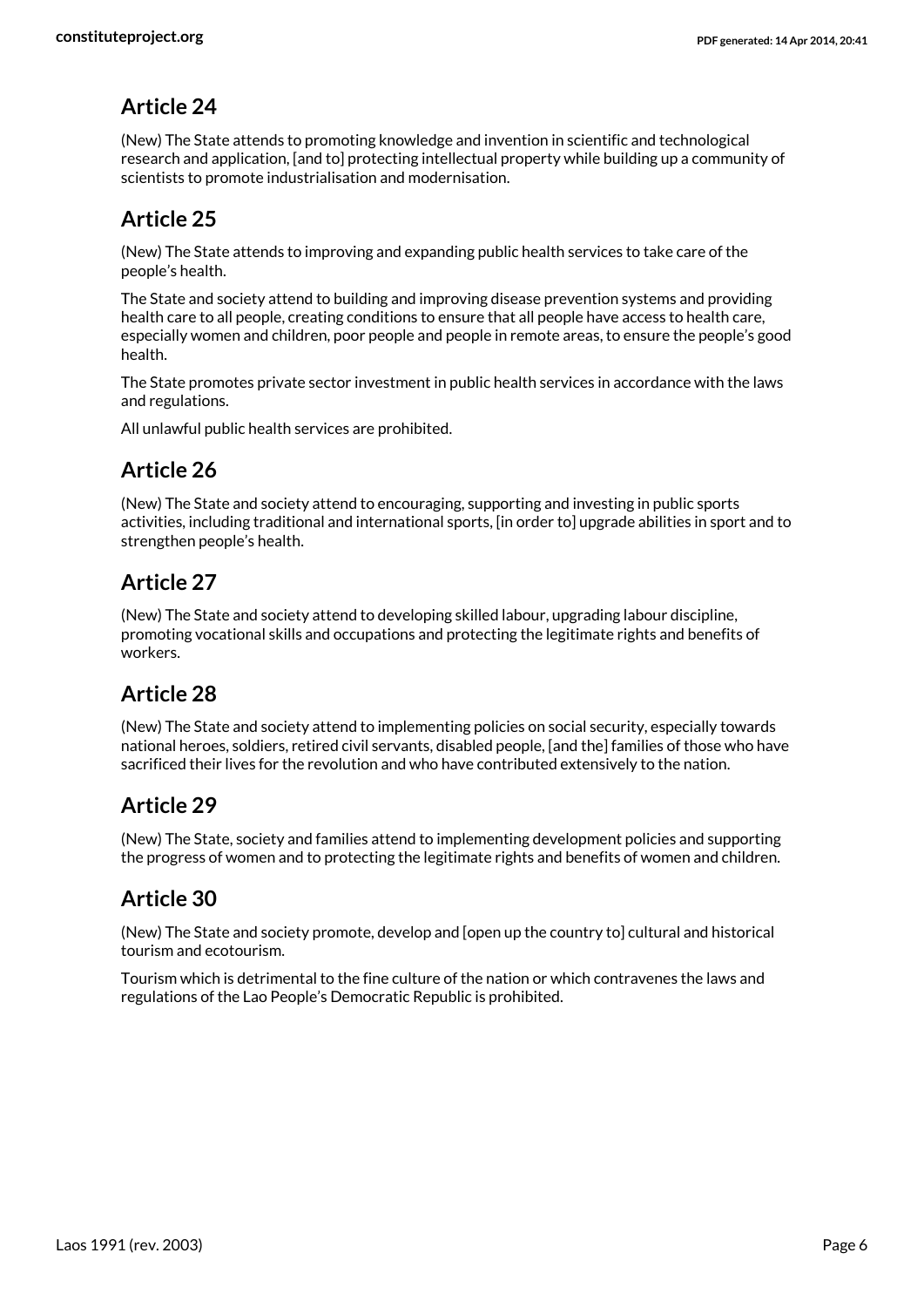# **Chapter III**

# **(New) National Defence and Security**

# **Article 31**

(New) National defence and security are duties of the national defence and security forces. They are the obligations of all organisations and Lao citizens who must protect the independence, sovereignty and territorial integrity of the nation, protecting lives and people's property, [and] ensuring a stable and sustainable people's democracy.

National defence and security are carried out in parallel with socioeconomic development.

# **Article 32**

(New) The national defence and security forces must improve and strengthen themselves, enhance their loyalty to the nation, serve as the people's military force with real revolutionary spirit, [observe] strict rules and modern plans having high military competence, and be the main forces to ensure national stability, peace and social order.

The State attends to supplying materials, techniques, technology, means and equipment to and upgrading the knowledge, ability, professional skills, strategy and tactics of the national defence and security forces.

# **Article 33**

(New) The State and society attend to implementing policies to ensure that the physical and mental condition of the national defence and security forces is well maintained and to providing incentives to rear echelons of the national defence and security forces to increase the capacity to protect the nation and maintain peace in the society.

The national defence and security forces must endeavour to become self reliant and build up a strong military department in order to ensure implementation of tasks and contribution to national development.

# **Chapter IV**

# **Fundamental Rights and Obligations of Citizens**

#### **Article 34**

Lao citizens are persons who hold Lao nationality as provided by the laws.

# **Article 35**

Lao citizens are all equal before the law irrespective of their gender, social status, education, beliefs and ethnic group.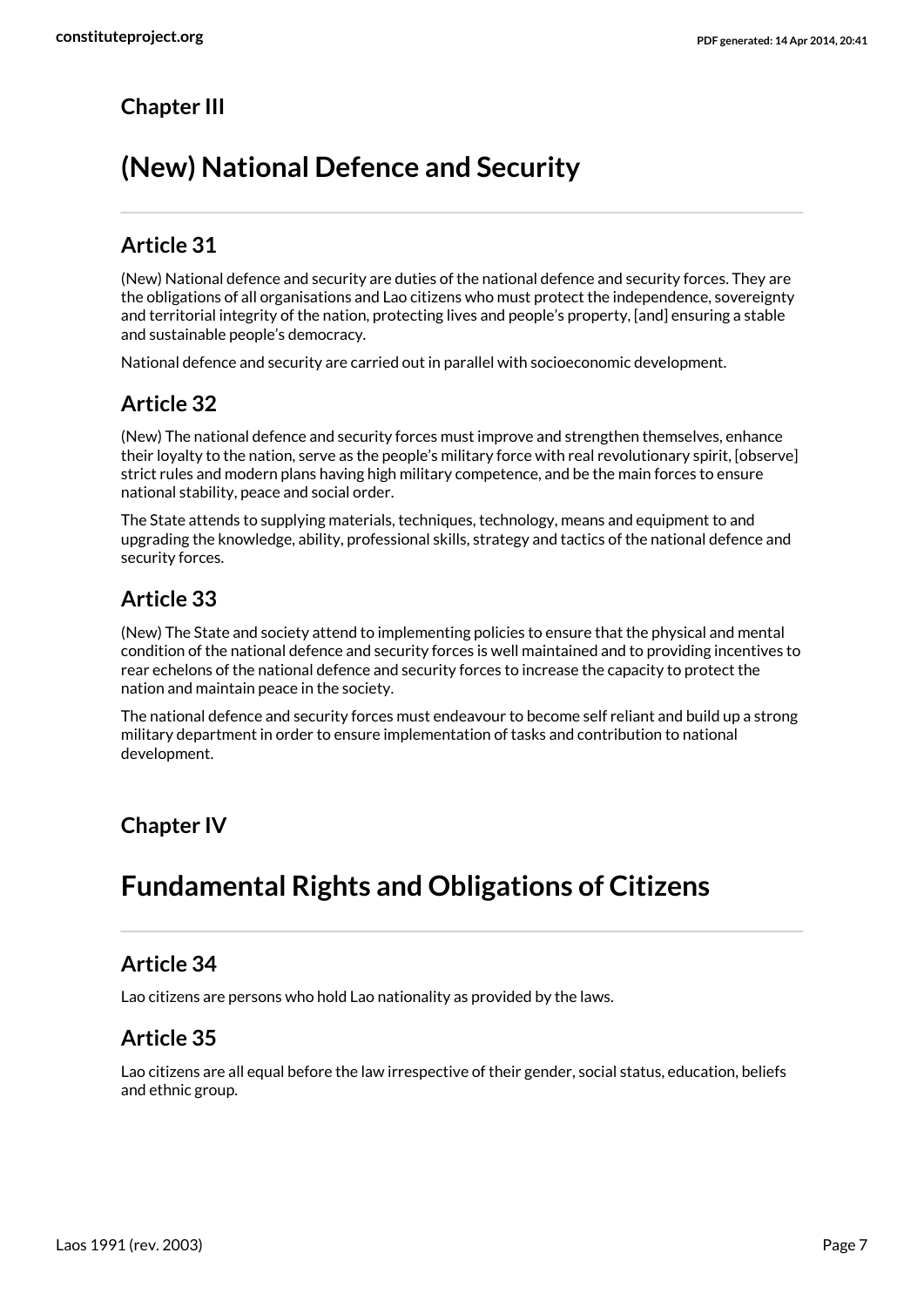(New) Lao citizens aged eighteen years and above have the right to vote and those aged twenty years and above have the right to be elected, except insane persons, persons with mental disorders and persons whose rights to vote and to be elected have been revoked by a court.

# **Article 37**

Citizens of both genders enjoy equal rights in the political, economic, cultural and social fields and in family affairs.

#### **Article 38**

Lao citizens have the right to receive education and upgrade themselves.

#### **Article 39**

(New) Lao citizens have the right to work and engage in occupations which are not contrary to the laws. Working people have the right to rest, to receive medical treatment in times of illness, [and] to receive assistance in the event of incapacity or disability, in old age, and in other cases as provided by the laws.

# **Article 40**

Lao citizens have the freedom of settlement and movement as provided by the laws.

#### **Article 41**

(New) Lao citizens have the right to lodge complaints and petitions and to propose ideas to the relevant State organisations in connection with issues pertaining to the public interest or to their own rights and interests.

Complaints, petitions and ideas of citizens must be examined and resolved as provided by the laws.

#### **Article 42**

(New) The right of Lao citizens in their bodies, honour and houses are inviolable. Lao citizens cannot be arrested or searched without the order of the Public Prosecutor or the people's courts, except if otherwise provided by the laws.

# **Article 43**

Lao citizens have the right and freedom to believe or not to believe in religions.

#### **Article 44**

Lao citizens have the right and freedom of speech, press and assembly; and have the right to set up associations and to stage demonstrations which are not contrary to the laws.

#### **Article 45**

Lao citizens have the right and freedom to conduct studies in and to apply advanced sciences, techniques and technologies; to create artistic and literary works [;] and to engage in cultural activities which are not contrary to the laws.

#### **Article 46**

The State protects the legitimate rights and interests of Lao citizens residing abroad.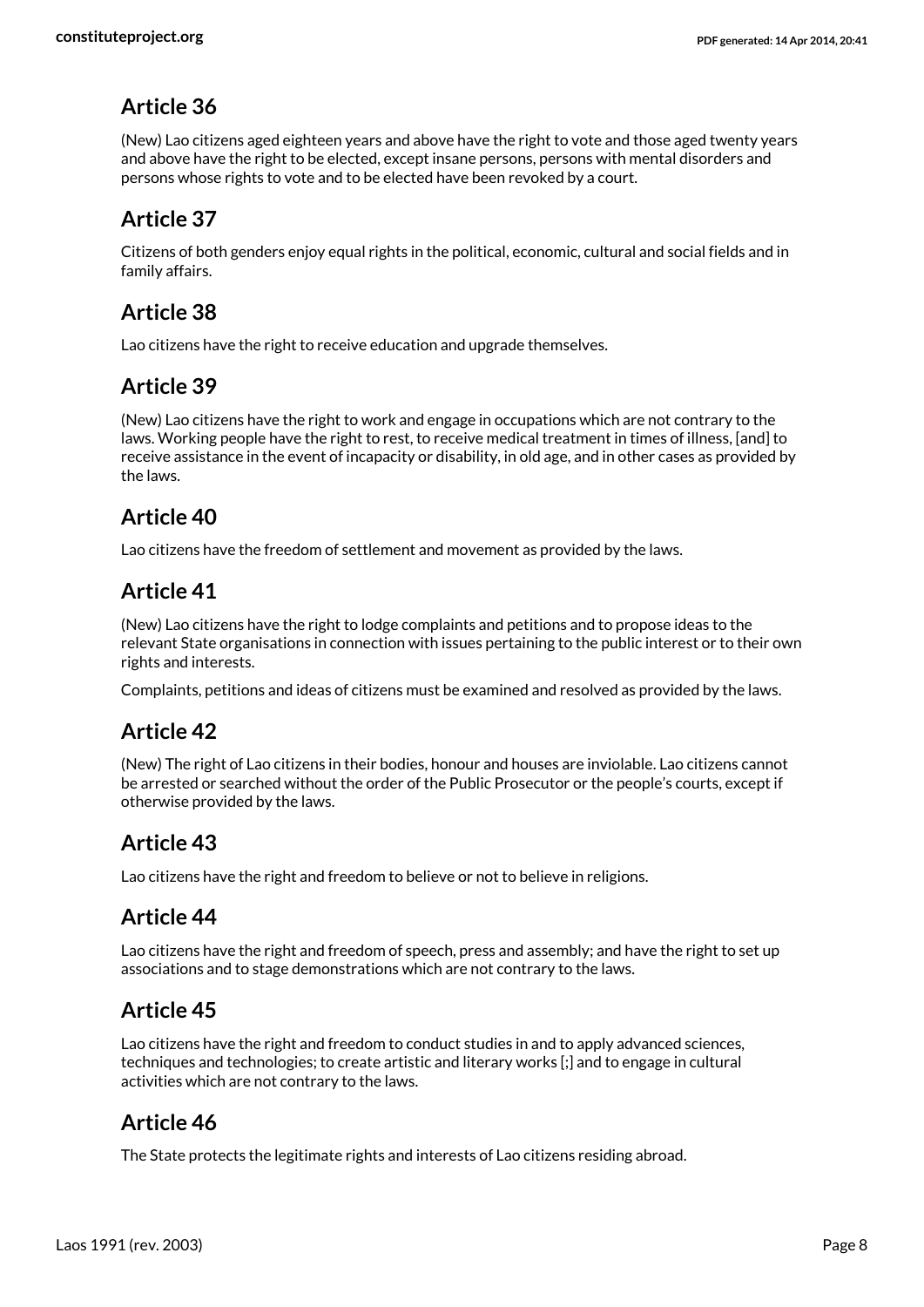Lao citizens have the obligation to respect the Constitution and the laws, to observe labour discipline, [and to comply with] the regulations relating to social life and public order.

#### **Article 48**

Lao citizens have the obligation to pay duties and taxes in accordance with the laws.

#### **Article 49**

Lao citizens have the obligation to defend the country, to maintain the security and to fulfil military service obligations as provided by the laws.

#### **Article 50**

The rights and freedoms of aliens and apatrids are protected by the laws of the Lao People's Democratic Republic. They have the right to file claims in the courts and [to lodge petitions with] other concerned organisations of the Lao People's Democratic Republic and have the obligation to respect the Constitution and laws of the Lao People's Democratic Republic.

#### **Article 51**

The Lao People's Democratic Republic grants asylum to foreigners who are persecuted for their struggle for freedom, justice, peace and scientific causes.

# **Chapter V**

# **National Assembly**

# **Article 52**

(New) The National Assembly is the representative of the rights, powers and interests of the multi-ethnic people. The National Assembly is also the legislative branch that has the right to make decisions on fundamental issues of the country, [and] to oversee the activities of the executive organs, the people's courts and the Office of the Public Prosecutor.

# **Article 53**

(New) The National Assembly has the following rights and duties:

- 1. To prepare, adopt or amend the Constitution;
- 2. To consider, adopt, amend or abrogate the laws;
- 3. To consider and adopt the determination, amendment or abrogation of taxes and duties;
- 4. To consider and adopt strategic plans for socio-economic development and the State budget;
- 5. To elect or remove the President, the Vice-President and members of the National Assembly Standing Committee;
- 6. To elect or remove the President and Vice-President of the State based on the recommendation of the National Assembly Standing Committee;
- 7. To consider and approve the proposed appointment or removal of the Prime Minister based on the recommendation of the President of the State, and to consider and approve the organisational structure of the government and the appointment, transfer or removal of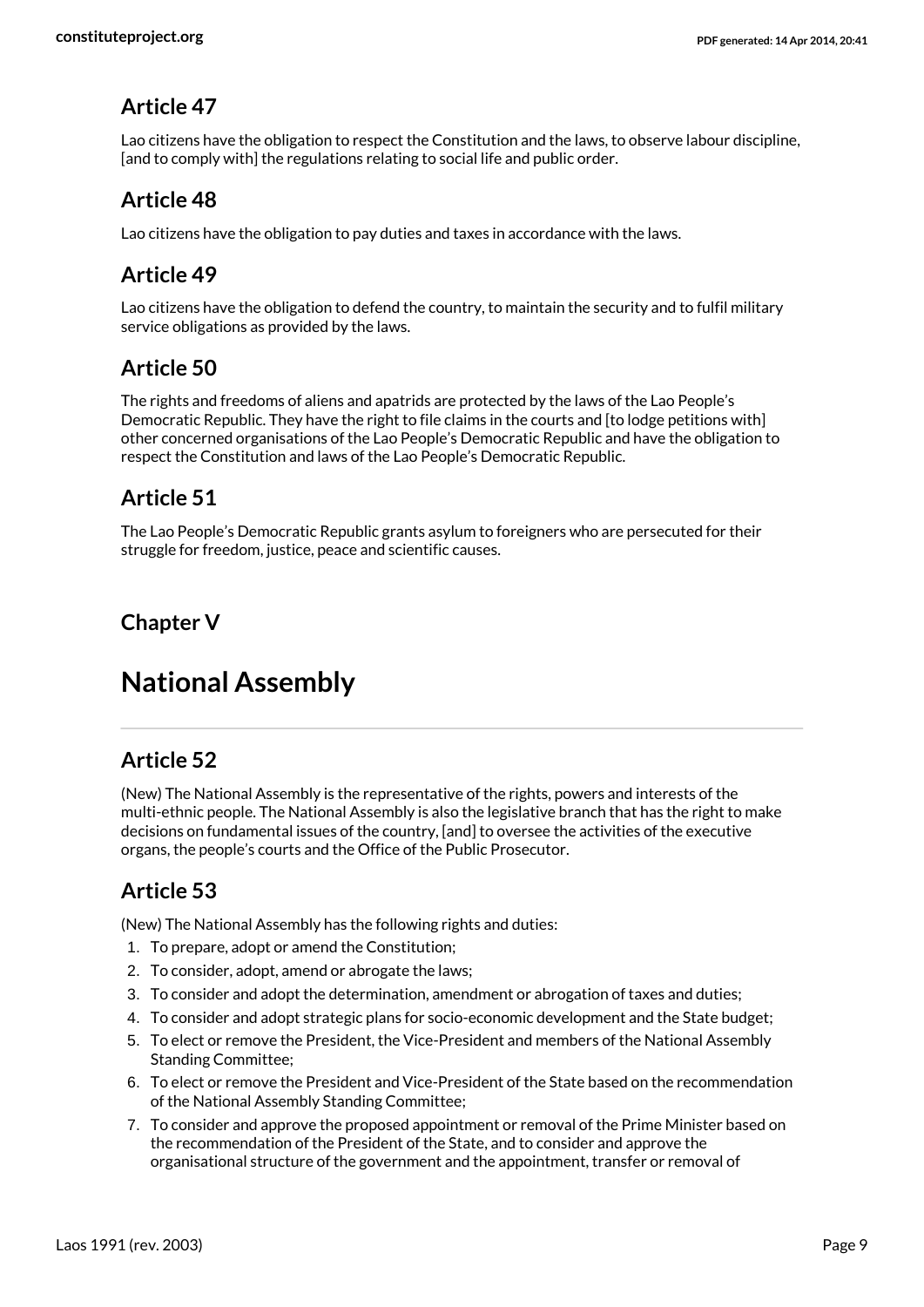members of the government based on the recommendation of the Prime Minister;

- 8. To elect or remove the President of the People's Supreme Court and the Supreme Public Prosecutor based on the recommendation of the President of the State;
- 9. To decide on the establishment or dissolution of the ministries, ministry-equivalent organisations, provincial authorities and city authorities, and to determine the boundaries of provinces and cities based on the recommendation of the Prime Minister;
- 10. To decide on granting amnesties;
- 11. To decide on the ratification of or [withdraw from] treaties and agreements signed with foreign countries in accordance with the laws;
- 12. To decide on matters of war or peace;
- 13. To oversee the observance and implementation of the Constitution and laws; [and]
- 14. To exercise such other rights and perform such other duties as provided by the laws.

#### **Article 54**

(New) The term of office of each National Assembly legislature is five years.

Members of the National Assembly are elected by the Lao citizens in accordance with the laws.

The election of a new National Assembly legislature must be completed no later than sixty days prior to the expiration of the term of office of the incumbent National Assembly [legislature].

In the case of war or any other circumstance that obstructs the election, an [incumbent] National Assembly [legislature] may extend its term of office but it must carry out the election of the new National Assembly no later than six months after the situation returns to normal.

If deemed necessary by the vote of at least two-thirds of all members of the National Assembly attending the session, such [incumbent] National Assembly [legislature] may carry out the election of [new] members prior to the expiration of its term.

#### **Article 55**

The National Assembly elects its own Standing Committee which consists of the President, the Vice-President and a number of members.

The President and Vice-President of the National Assembly are also the President and Vice-President of the National Assembly Standing Committee.

#### **Article 56**

(New) The National Assembly Standing Committee is the permanent body of the National Assembly, and is to carry out duties on behalf of the National Assembly during the recess of the National Assembly.

The National Assembly Standing Committee has the following rights and duties:

- 1. To prepare for the National Assembly sessions and to ensure that the National Assembly implements its work plan;
- 2. To interpret and explain the provisions of the Constitution and the laws;
- 3. To oversee the activities of the executive organs, the people's courts and the [Office of the] Public Prosecutor during the recess of the National Assembly;
- 4. To appoint, transfer or remove judges of the people's courts at all levels and of the military courts;
- 5. To summon the National Assembly into session; [and]
- 6. To exercise such other rights and perform such other duties as provided by the laws.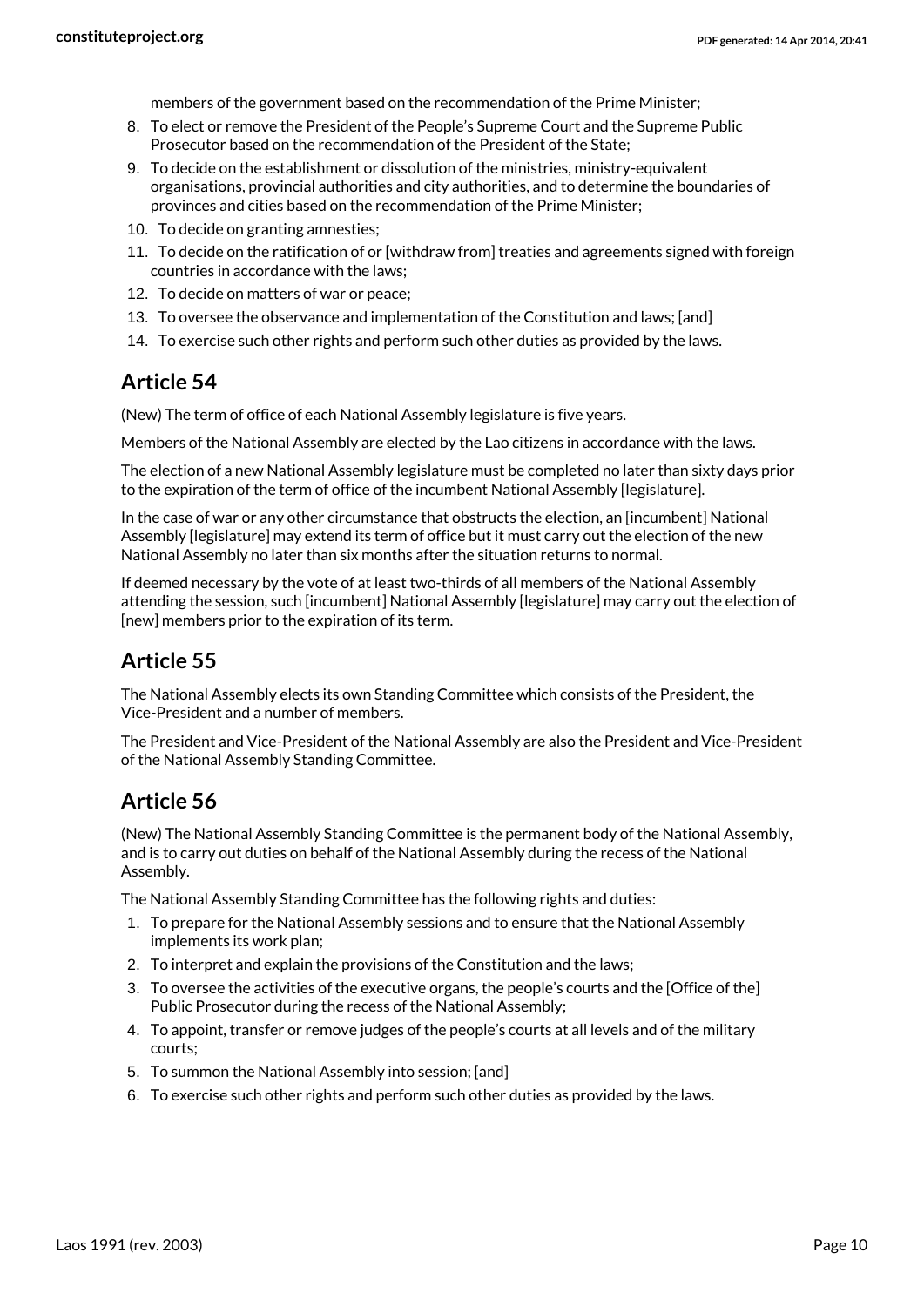The National Assembly convenes its ordinary session twice a year at the summons of the National Assembly Standing Committee.

The National Assembly Standing Committee may convene an extraordinary session of the National Assembly if it deems it necessary.

# **Article 58**

National Assembly sessions shall be convened only with the presence of more than one-half of the total number of the National Assembly members.

Resolutions of the National Assembly shall be valid only when they are voted for by more than one-half of the number of the National Assembly members present at the session, except as otherwise provided in Articles 54, 66 and 97 of this Constitution.

# **Article 59**

(New) The organisations and persons that have the right to propose draft laws are as follows:

- 1. The President of the State;
- 2. The National Assembly Standing Committee;
- 3. The Government;
- 4. The People's Supreme Court;
- 5. The Office of the Supreme Public Prosecutor; [and]
- 6. The Lao Front for National Construction and the mass organisations at the central level.

#### **Article 60**

Laws already adopted by the National Assembly must be promulgated by the President of the State no later than thirty days after their adoption. During this period, the President of the State has the right to request the National Assembly to reconsider [such laws]. If the National Assembly affirms its previous decision after reconsidering such laws, the President of the State must promulgate them within fifteen days.

#### **Article 61**

Questions relating to the destiny of the country and the vital interests of the people must be submitted [for the approval of] the National Assembly, or the National Assembly Standing Committee during the recess of the National Assembly.

# **Article 62**

(New) The National Assembly establishes its own committees to consider draft laws and draft presidential edicts for submission to the National Assembly Standing Committee and the President of the State; and assists the National Assembly and the National Assembly Standing Committee in exercising oversight of the activities of the executive organs, the people's courts and the [Office of the] Public Prosecutor.

#### **Article 63**

(New) Members of the National Assembly have the right to interpellate the Prime Minister or [other] members of the government, the President of the People's Supreme Court and the Supreme Public Prosecutor. Persons interpellated must give oral or written answers at the National Assembly session.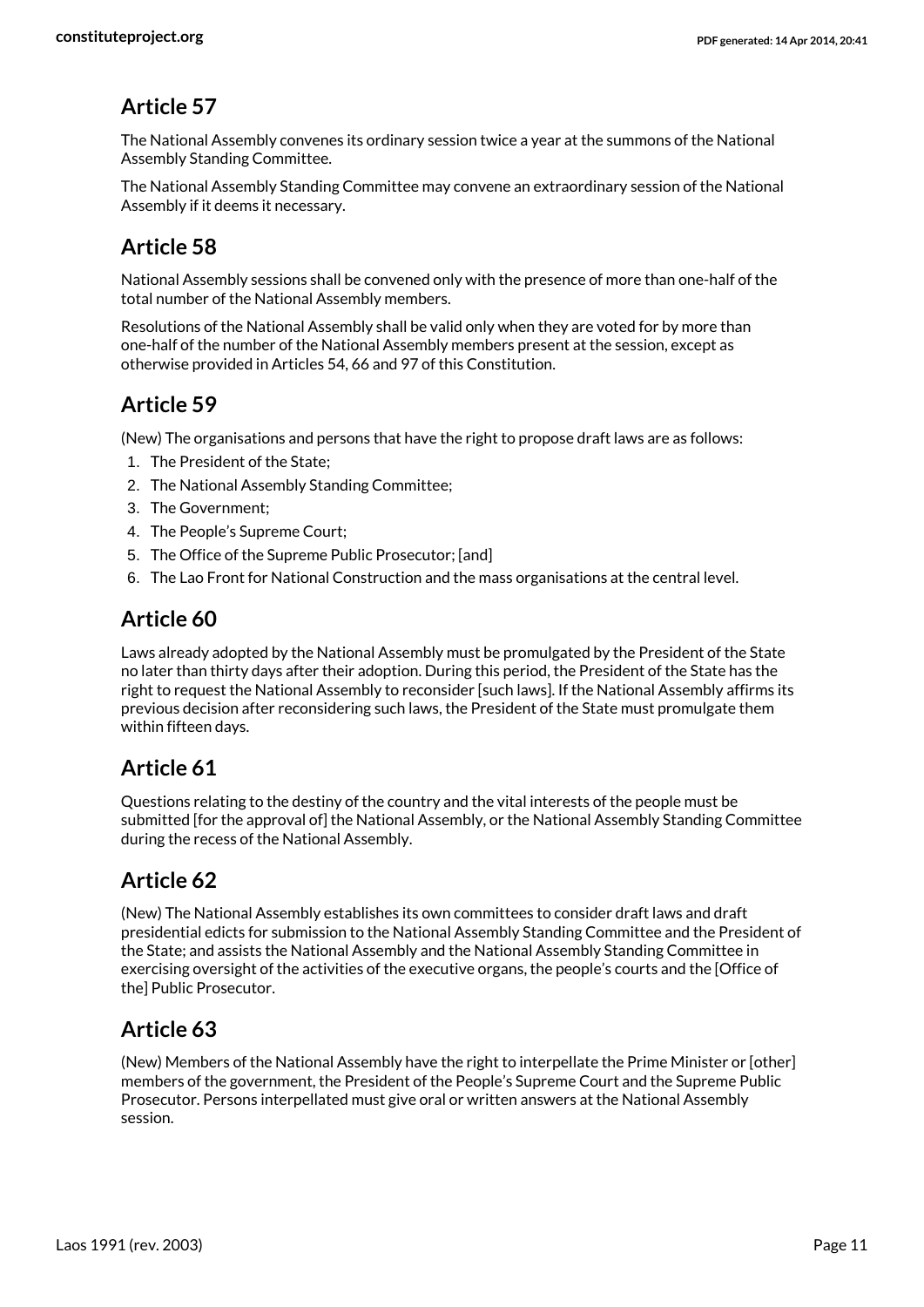Members of the National Assembly shall not be prosecuted in court or detained without the approval of the National Assembly, or the National Assembly Standing Committee during the recess of the National Assembly.

In cases involving manifest or urgent offences, the organisation which has detained the member of the National Assembly must immediately report to the National Assembly or to the National Assembly Standing Committee during a recess of the National Assembly for consideration and decision [on further action concerning the member]. Investigations shall not [be conducted in such a manner as to] prevent a prosecuted member from attending National Assembly sessions.

#### **Chapter VI**

# **The President of the State**

# **Article 65**

The President of the State is the Head of State of the Lao People's Democratic Republic and the representative of the multiethnic Lao people both within the country and abroad.

#### **Article 66**

(New) The President of the State is elected by the National Assembly with two-thirds of the votes of all members of the National Assembly attending the session.

The term of office of the President of the State is the same as the term of office of the National Assembly.

#### **Article 67**

(New) The President of the State has the following rights and duties:

- 1. To promulgate the Constitution and laws already adopted by the National Assembly;
- 2. To issue presidential edicts and decrees;
- 3. To propose the appointment or removal of the Prime Minister to the National Assembly for consideration and decision;
- 4. To appoint or remove the Prime Minister, [and to] appoint, transfer or remove members of the government after approval by the National Assembly;
- 5. To appoint or remove the Vice-President of the People's Supreme Court based on the recommendation of the President of the People's Supreme Court, [and to] appoint or remove the Deputy Supreme Public Prosecutor based on the recommendation of the Supreme Public Prosecutor;
- 6. To appoint, transfer or remove provincial and city governors based on the recommendation of the Prime Minister;
- 7. To be the head of the people's armed forces;
- 8. To decide on promotions or demotions at the rank of general in the national defence and security forces based on the recommendation of the Prime Minister;
- 9. To convene and preside at the government's special meetings;
- 10. To decide on conferring national gold medals, orders of merit, medals of victory and the highest honorific titles of the State;
- 11. To decide on granting amnesty;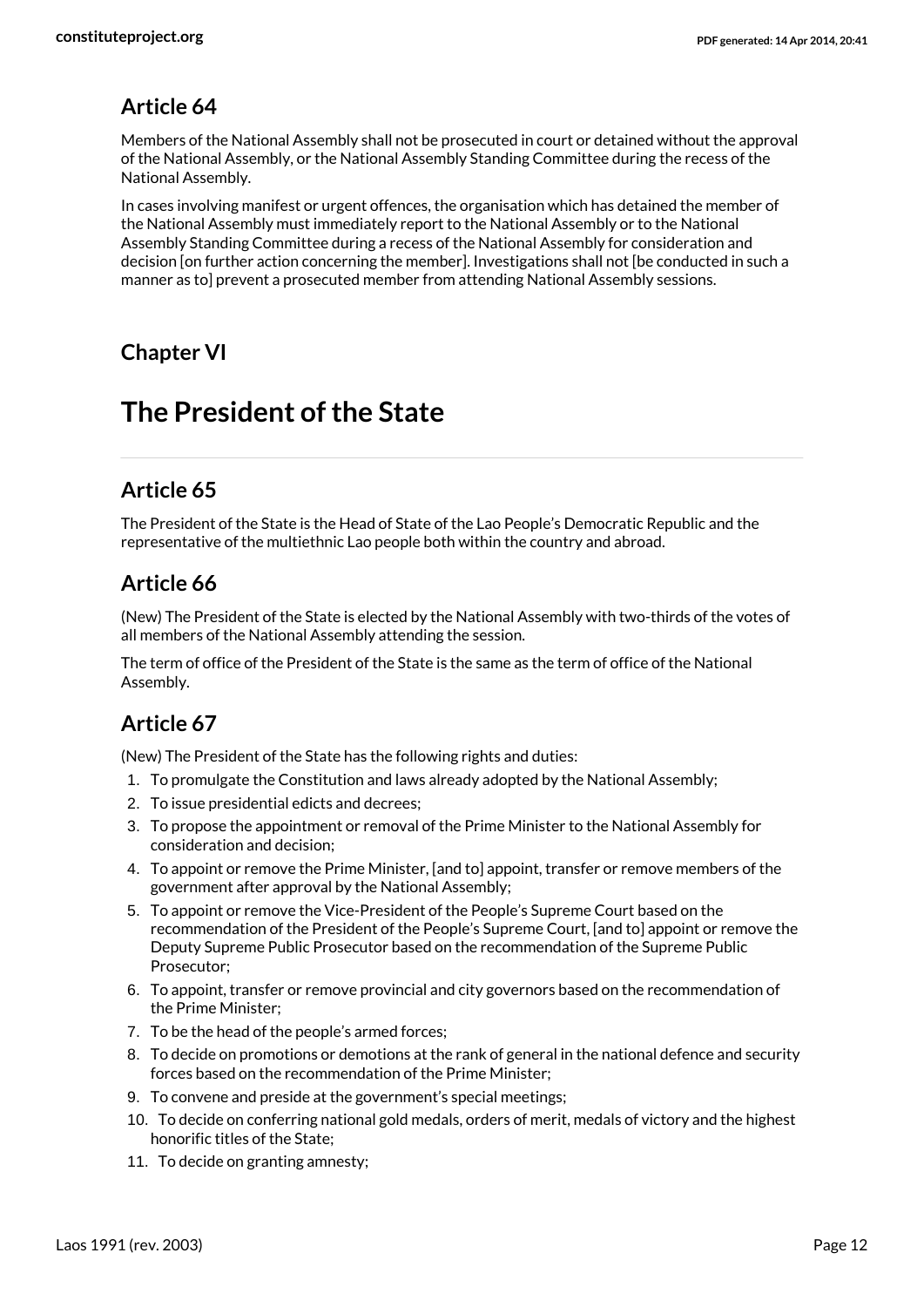- 12. To decide on general or partial military conscription and to declare states of emergency all over the country or in any particular locality;
- 13. To issue the ratification of or [secession from] treaties and agreements signed with foreign countries;
- 14. To appoint and recall plenipotentiary representatives of the Lao People's Democratic Republic to or from foreign countries based on the recommendation of the Prime Minister, and to accept the plenipotentiary representatives of foreign countries accredited to the Lao People's Democratic Republic; [and]
- 15. To exercise such other rights and perform such other duties as provided by the laws.

(New) The President of the State may have a Vice-President as elected by the National Assembly with the votes of more than one-half of the number of National Assembly members attending the session.

The Vice-President of the State executes all tasks assigned to him by the President of the State and acts on behalf of the President of the State if he is [occupied on other matters].

# **Chapter VII**

# **Government**

#### **Article 69**

The government is the executive branch of the State.

The government administers in a unified manner the implementation of the State's duties in all fields such as political, economic, cultural, social, national defence and security, and foreign affairs.

# **Article 70**

(New) The government has the following rights and duties:

- 1. To implement the Constitution, the laws and resolutions of the National Assembly, and presidential edicts and decrees;
- 2. To submit draft laws and presidential edicts to the National Assembly and [to submit] draft presidential decrees to the President of the State;
- 3. To determine strategic plans on socio-economic development and annual State budgets and to submit them to the National Assembly for consideration and approval;
- 4. To report on its performance to the National Assembly, or to the National Assembly Standing Committee (during the recess of the National Assembly), and to report to the President of the State;
- 5. To issue decrees and resolutions on State administration, socio-economic management, [and] management in the fields of science and technology, national resources, environment, national defence and security, and foreign affairs;
- 6. To organise and oversee the activities of the sectoral organisations and local administrations;
- 7. To organise and oversee the activities of the national defence and security forces;
- 8. To sign treaties and agreements with foreign countries and guide their implementation;
- 9. To suspend the implementation of or cancel decisions [or] instructions of the ministries, ministry-equivalent organisations, organisations under the government's management, and local administrations if they contradict the laws; [and]
- 10. To exercise such other rights and perform such other duties as provided by the laws.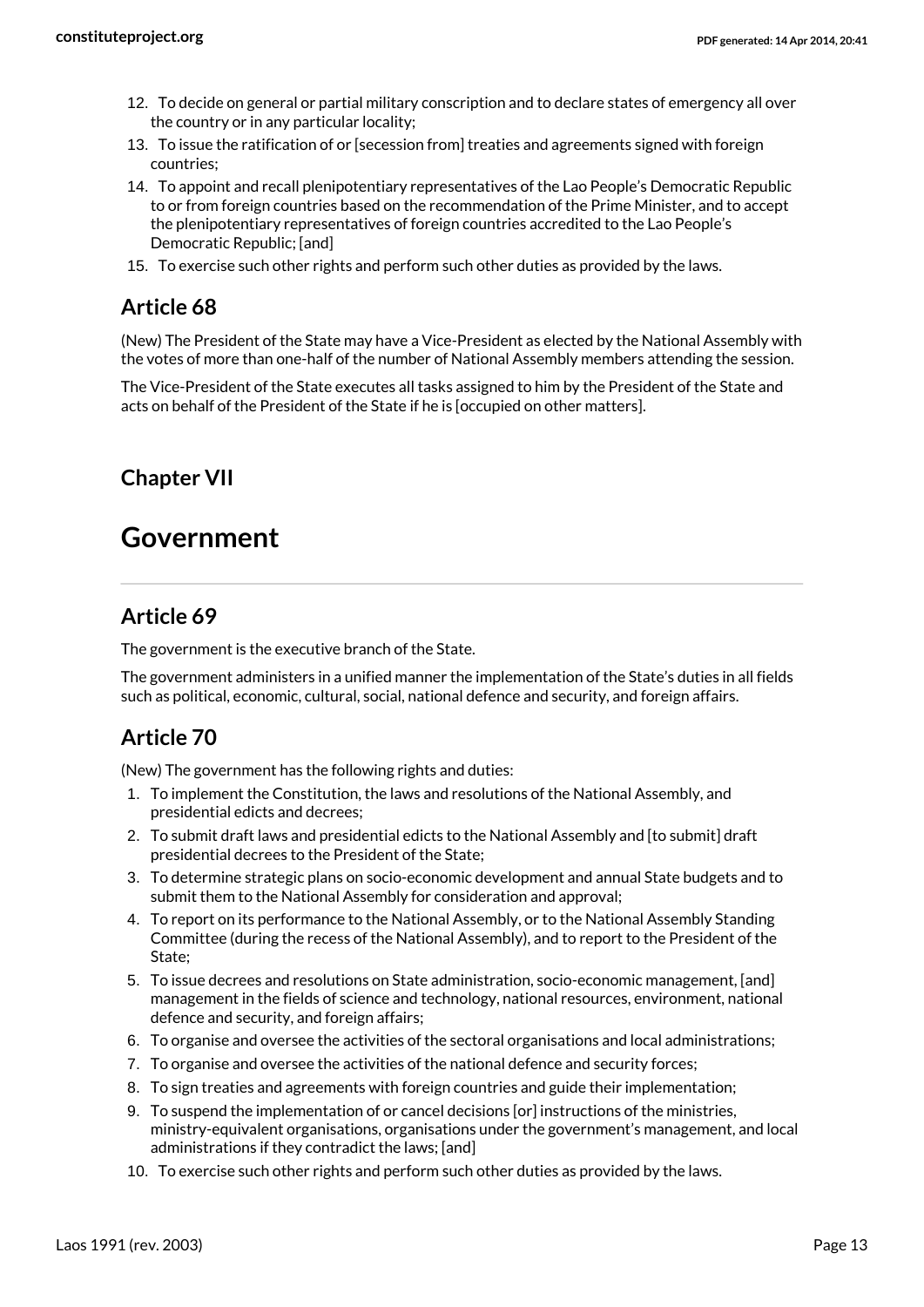(New) The government consists of the Prime Minister, Deputy Prime Minister[s], ministers and chairmen of the ministry equivalent organisations.

The term of office of the government is the same as the term of office of the National Assembly.

# **Article 72**

(New) The Prime Minister is appointed or removed by the President of the State after the approval of the National Assembly.

#### **Article 73**

(New) The Prime Minister is the head of the government, and represents the government[; he] leads and manages the work of the government, ministries, ministry-equivalent organisations, departments and other organisations attached to the government; and leads and manages the work of provinces and cities.

The Prime Minister appoints, transfers and removes Vice-Ministers, Vice-chairmen of the ministry-equivalent organisations, heads of department, deputy governors, and deputy mayors of cities, and promotes and demotes colonels in the national defence and security forces and other ranks as provided by the laws.

The Deputy Prime Ministers are the assistants of the Prime Minister and execute the tasks assigned to them by the Prime Minister. The Prime Minister may assign a particular Deputy Prime Minister to carry out work on his behalf in the event that he is [occupied on other matters].

# **Article 74**

(New) The National Assembly may pass a vote of no confidence in the government or any member of the government if the National Assembly Standing Committee or one-fourth of the total number of National Assembly members raises the issue.

Within twenty-four hours after such vote of no confidence, the President of the State has the right to bring the no confidence question to the National Assembly for reconsideration. Such reconsideration must be held within forty-eight hours from the first consideration. If the new vote of no confidence is passed, the government or the member of the government must resign.

# **Chapter VIII**

# **The Local Administration**

# **Article 75**

(New) The Lao People's Democratic Republic is divided into three levels of local administration, namely provinces, districts and villages.

The provincial level consists of provinces and cities;

The district level consists of districts and municipalities;

The village level consists of villages.

Provinces are [governed by] governors, cities are [governed by] governors of cities, districts are [governed by] mayors, municipalities are [governed by] chiefs of municipalities and villages are [administered by] village chiefs.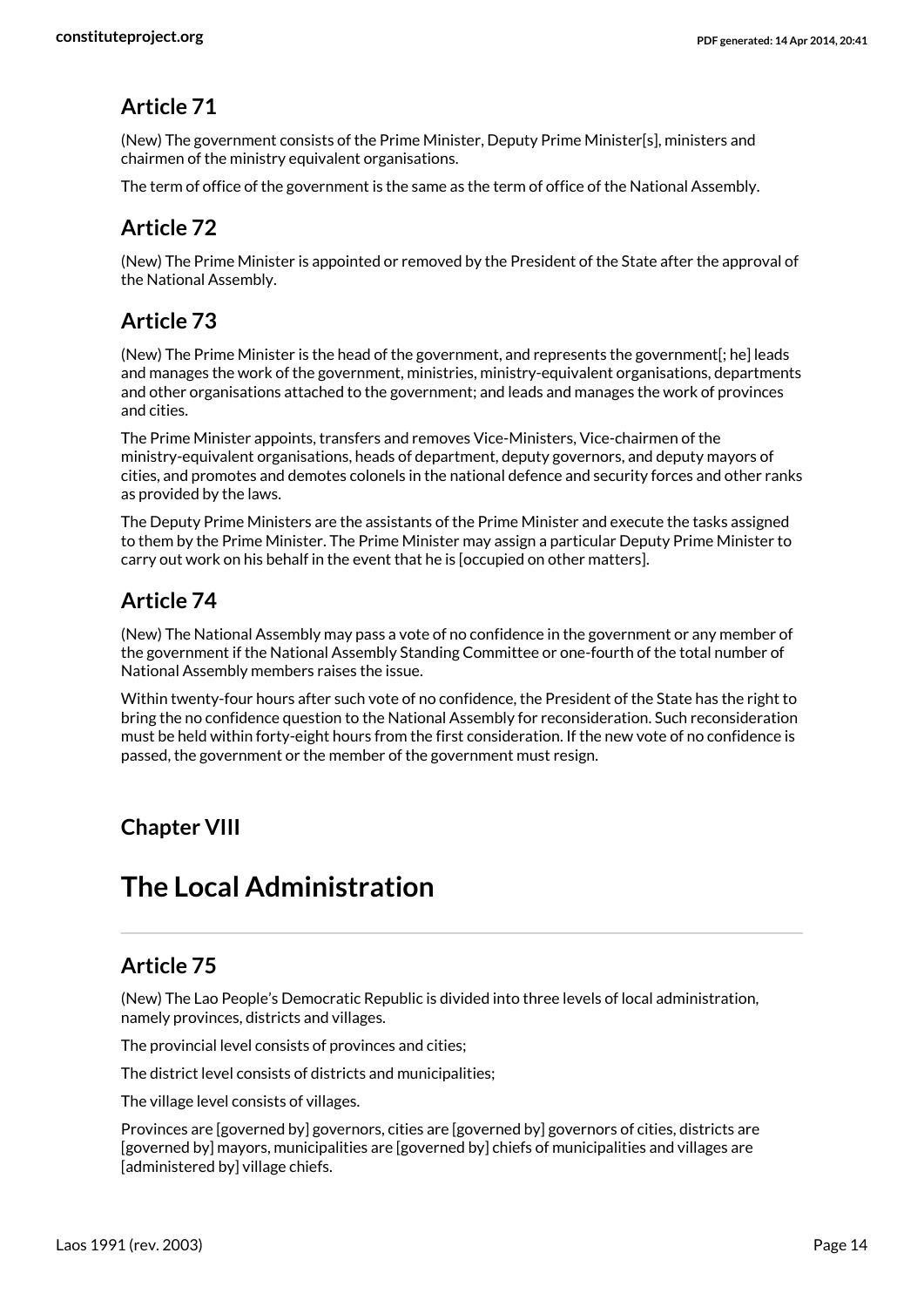Governors, mayors, chiefs of municipalities and village chiefs have deputies to assist them in their work.

If it deems it necessary, the National Assembly may decide to establish a Special Zone. The Special Zone is equivalent to a province.

# **Article 76**

(New) The governors of provinces and cities and the mayors of districts have the following rights and duties:

- 1. To ensure the implementation of the Constitution and the laws, and to implement decisions and orders issued by higher-level authorities;
- 2. To guide and oversee the activities of all sectoral [organisations] and all levels of authorities under their jurisdiction;
- 3. To suspend or cancel the decisions of sectoral [organisations] at their own or lower levels, which contradict the laws and regulations;
- 4. To manage citizens [and,] within the scope of their rights and powers under the laws, to consider and resolve the complaints and proposals of the people; [and]
- 5. To exercise such other rights and perform such other duties as provided by the laws.

# **Article 77**

(New) The chiefs of municipalities have the rights and duties to plan, implement and administer urban development and public services throughout the municipality, to ensure order and cleanliness in accordance with urban planning, and to exercise such other rights and perform such other duties as provided by the laws and regulations.

# **Article 78**

The village chiefs have the responsibility to organise the implementation of the laws, decisions and orders of the State, to maintain the peace and public order of the village, and to develop the villages in all fields.

# **Chapter IX**

# **People's Courts and Public Prosecutor**

# **Article 79**

(New) The people's courts constitute the judicial branch of the State and consist of:

- The People's Supreme Court;
- The appellate courts:
- The people's provincial courts and city courts;
- The people's district courts; [and]
- The military courts.

In the event that it is deemed necessary, the National Assembly Standing Committee may decide to establish a special court.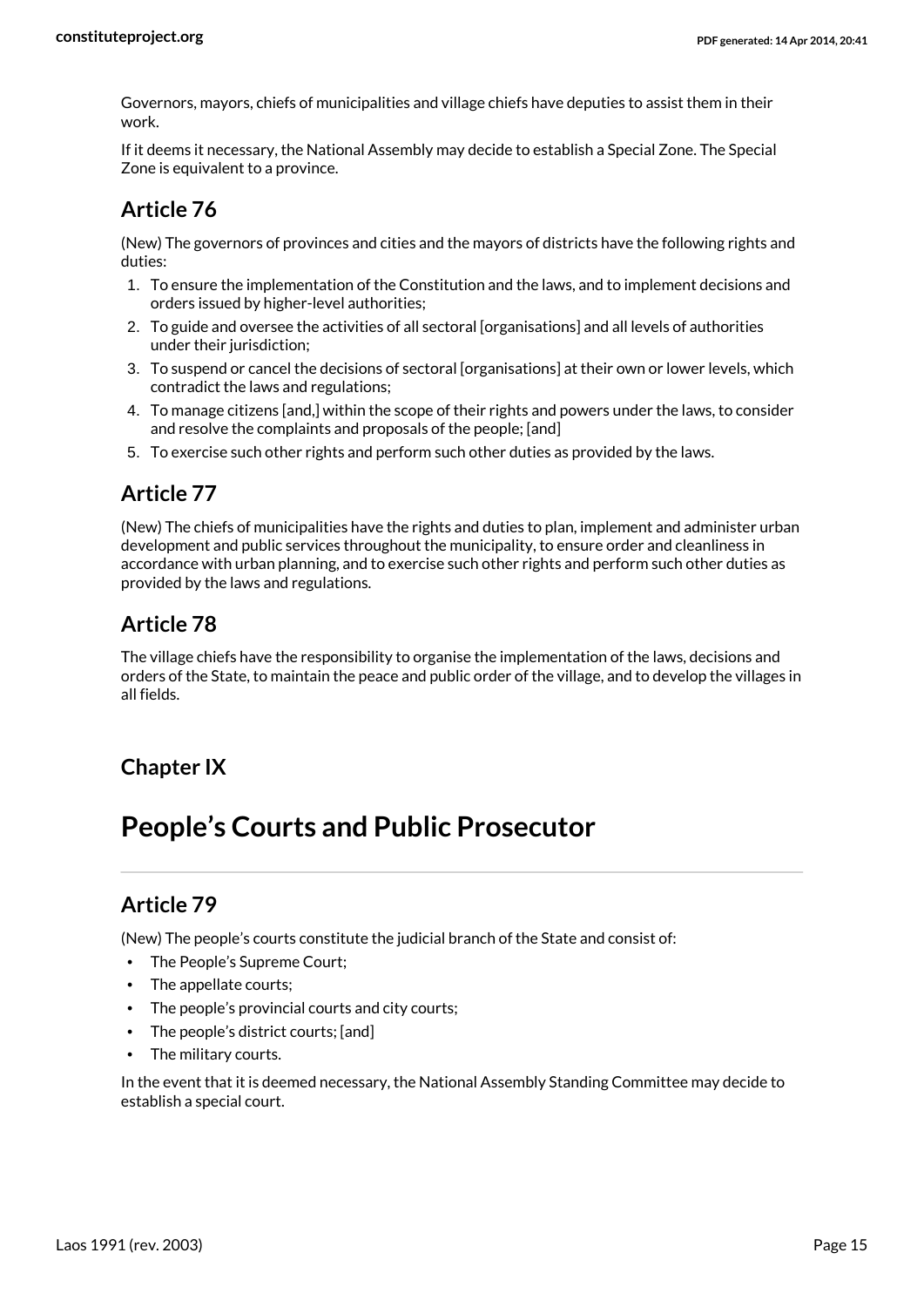(New) The People's Supreme Court is the highest judicial organ of the State.

The People's Supreme Court administers the people's courts at all levels and the military courts, and examines and reviews the decisions reached by them.

# **Article 81**

(New) The Vice-President of the People's Supreme Court is appointed or removed by the President of the State based on the recommendation of the President of the People's Supreme Court.

The National Assembly Standing Committee appoints, transfers and removes [the following judicial positions] based on the recommendation of the President of the People's Supreme Court: judges of the People's Supreme Court; the president, vice-president and judges of appellate courts, provincial courts, city courts and district courts; [and] the heads, deputy heads and judges of the military courts.

# **Article 82**

The people's courts make decisions in panels. In their adjudication, judges must be independent and strictly comply with the laws.

#### **Article 83**

Cases shall be conducted in open court proceedings except if otherwise provided by the laws. Defendants have the right to defend themselves. Lawyers have the right to provide legal assistance to the defendants.

# **Article 84**

Representatives of social organisations have the right to take part in court proceedings as provided by the laws.

# **Article 85**

(New) Decisions reached by the people's courts, when final, must be respected by Party organisations, State organisations, the Lao Front for National Construction, mass organisations, social organisations and all citizens, and must be implemented by the concerned individuals and organisations.

# **Article 86**

(New) The Office of the Public Prosecutor has the duty to monitor the implementation of the laws. The Office of the Public Prosecutor consists of:

- The Office of the Supreme Public Prosecutor;
- The Office of the Appellate Public Prosecutor;
- The offices of the Public Prosecutor at provincial and city levels;
- The offices of the Public Prosecutor at district level; [and]
- The Office of the Military Prosecutor.

The Office of the Public Prosecutor has the following rights and duties:

- 1. To monitor the correct and uniform implementation of laws and regulations by all ministries, ministry-equivalent organisations, organisations attached to the government, the Lao Front for National Construction, mass organisations, social organisations, local administrations, enterprises, civil servants and citizens; [and]
- 2. To exercise the right of public prosecution.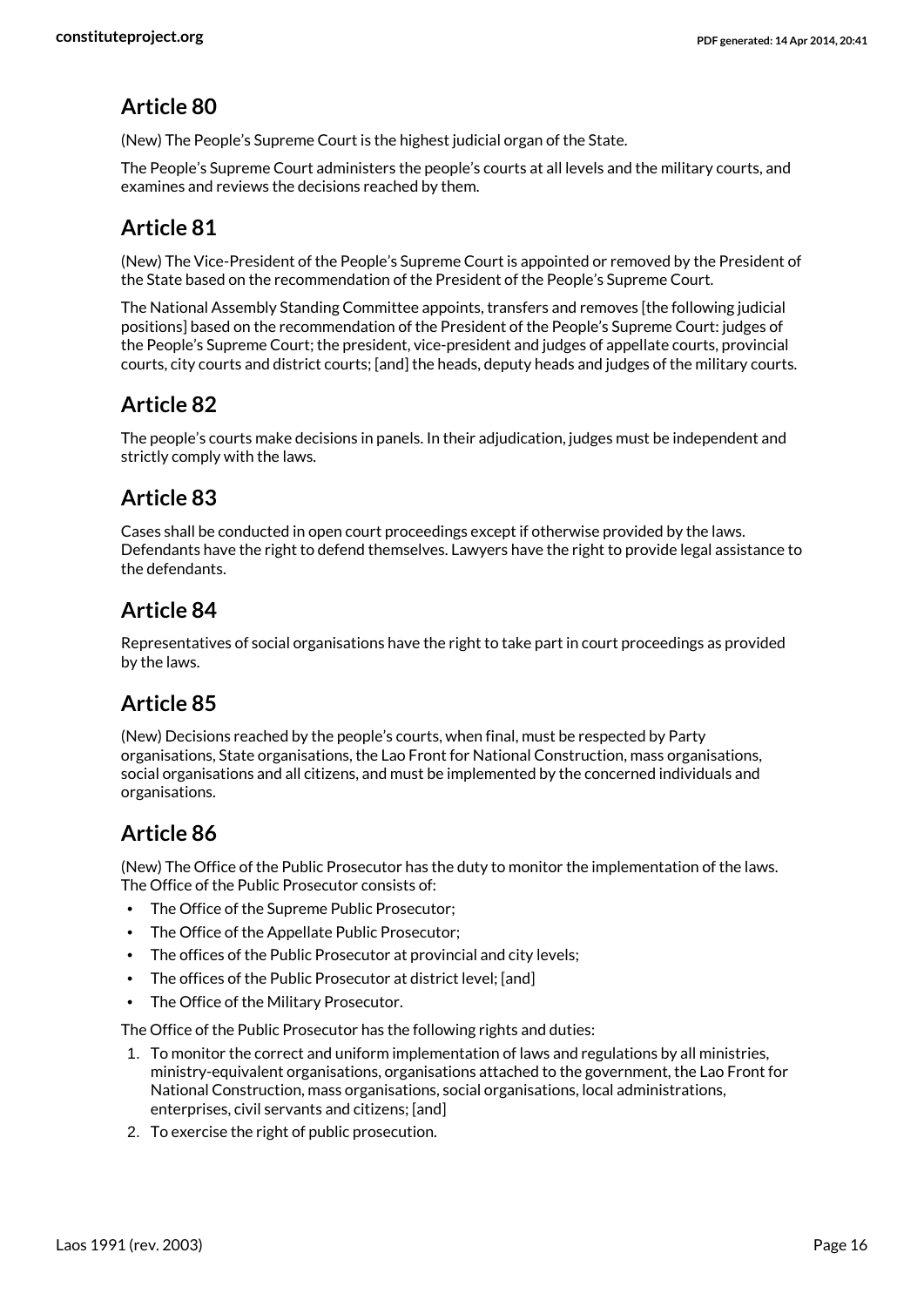(New) The Office of the Supreme Public Prosecutor supervises the activities of the offices of the Public Prosecutor at all levels.

The Deputy Supreme Public Prosecutor is appointed or removed by the President of the State based on the recommendation of the Supreme Public Prosecutor.

Public prosecutors and deputy public prosecutors at the appellate level, provincial level, city level and district level, and military prosecutors, are appointed, transferred or removed by the Supreme Public Prosecutor.

#### **Article 88**

(New) In carrying out their duties, the public prosecutors are subject only to the laws and the instructions of the Supreme Public Prosecutor.

# **Chapter X**

# **Language, Script, National Emblem, National Flag, National Anthem, National Day, Currency and Capital City**

#### **Article 89**

The Lao language and Lao script are the language and script officially used.

#### **Article 90**

The National Emblem of the Lao People's Democratic Republic is a circle depicting in the bottom part one-half of a cog wheel and red ribbon with inscriptions [of the words] "Lao People's Democratic Republic", and [flanked by] crescent-shaped stalks of fully-ripened rice at both sides and red ribbons bearing the inscription "Peace, Independence, Democracy, Unity, Prosperity". A picture of That Luang Pagoda is located between the tips of the stalks of rice. A road, a paddy field, a forest and a hydroelectric dam are depicted in the middle of the circle.

#### **Article 91**

The National Flag of the Lao People's Democratic Republic is dark blue with red edges and a white moon in the middle of the flag. The height of the flag is two-thirds of its width. The height of each red edge is one-half of the height of the dark blue area. The [diameter of the] white moon is four-fifths of [the height of] the dark blue area.

#### **Article 92**

The national anthem of the Lao People's Democratic Republic is the "Xat Lao" song.

#### **Article 93**

(New) The national day of the Lao People's Democratic Republic is the day of the proclamation of the Lao People's Democratic Republic which is 2 December 1975.